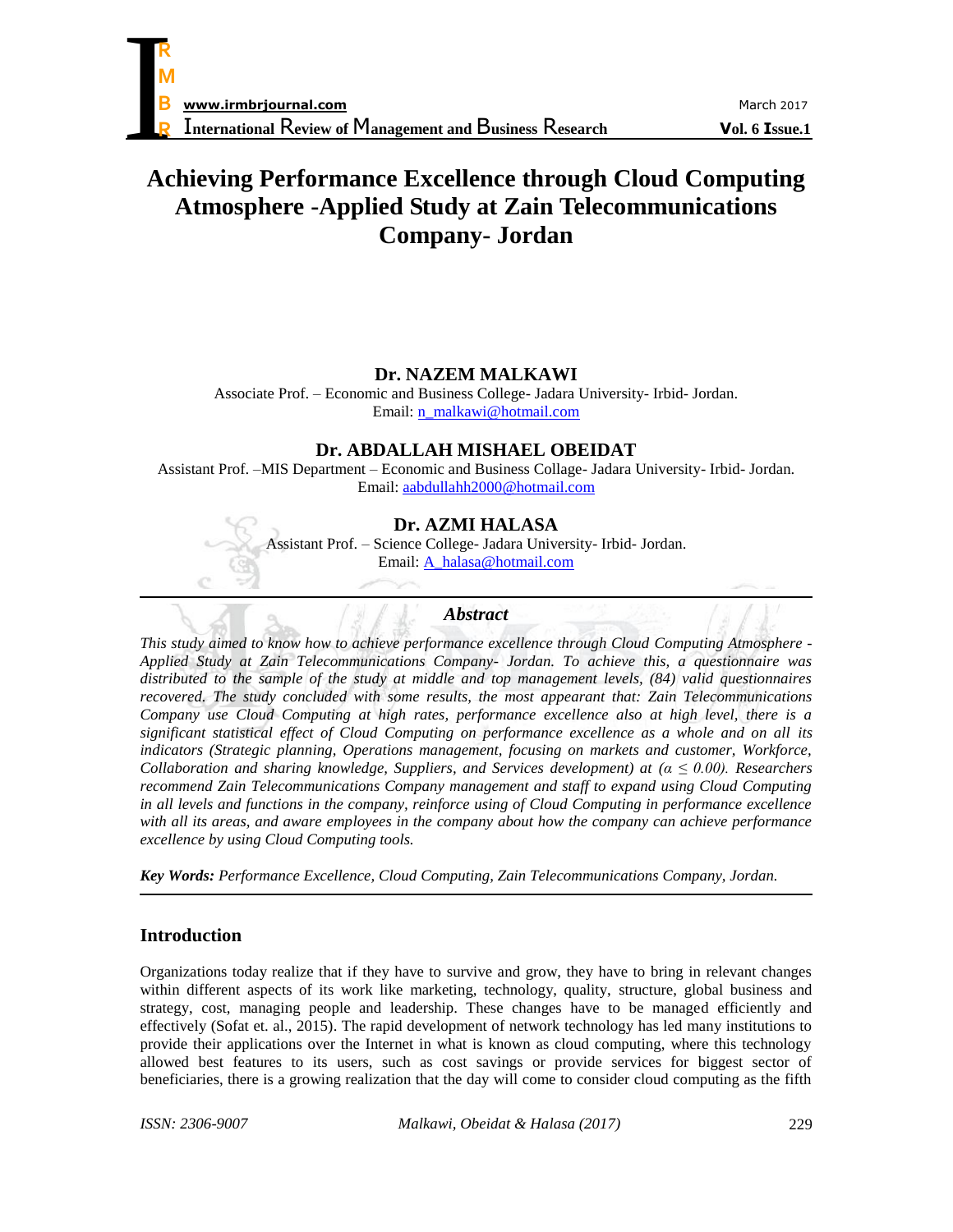tool after water, electricity, gas and telephone communications, this software tool, like all the other four existing facilities will provide a basic level of computing services that are necessary to meet the daily needs to society in general. sectors have shown, such as e-government, and business electronic banking, health care, electronic and digital libraries are booming in the world where the infrastructure scalable to support it, and from a regional perspective, the Jordanian organizations initiated the introduction of this technology in their work through the creation of an enabling environment for competition, and advanced infrastructure, so this study dealt with the concept of cloud computing features and defects related to it, informational services and applications offered by cloud computing, and its role in the development of the work at Zain Telecommunications Company and the services provided (Al-Alimi& Mursi, 2014).

The emergence of modern variables, such as globalization, information technology, e-government, the Internet, the revolution of knowledge and quality management systems affecting the managerial operation, altering the role of organizations as a result of the accelerated changes in economic, social, political and technical from the traditional role in the administration, and increase using the scientific method in the use of resources to improve performance and raise the level of service provided, and there was a need to reformulate management functions in the light of the new developments, so that it can meet the needs and desires of customers in proportion to the level of services provided. For these challenges facing business environment the term appears which refers to seek to take advantage of critical opportunities, preceded by effective planning and strategic commitment to a common vision and clarity of purpose, adequacy of resources and ensure the performance excellence (Jamer, 2015) which is very important for any organization to compete and survive especially in light of accelerated development in information and communications development, and because cloud computing is the most one for the new business; this research attempts to study how to achieve performance excellence through Cloud Computing atmosphere at.

# **Literature Review**

**R**

## **Performance Excellence**

The philosophy of the concept of performance excellence is to express the need to combine management elements and the elements of building organizations on superior bases to achieve them high capabilities in dealing with external surrounding variables and conditions, and to ensure coherence and full consistency between there elements and components and manipulating there core competencies, then compete in the markets and achieve benefits to organizations and stakeholders (owners of the organization, employees, its clients and the community as a whole (Jamer, 2015).

Performance is considered one of the common implications in circulation among the leaders of business organizations on the various forms and over the centuries, the reason for interest in this term and frequent use has led to the outputs of this performance which may have caused Serious effects to the financial outturn of the organizations, or it may be the reason for its continuity, performance known the ability of business organization to exploit its resources and potential physical and human cognitive in optimal way that makes it able to achieve its objectives efficiently and effectively. Performance known as an integrated system for the results of work of the organization in light of their interaction with the elements of internal and external environment in terms of: the results of workers in the framework of their specialist organizational unit, the results of organizational units under the overall organization policy, results of the organization in the framework of economic, social, cultural environment, so performance is the outputs or goals relating to profitability and market share, growth, satisfaction and loyalty and brand awareness which will be completed within a certain period of time. There are those who see that the goals of the organization are necessarily trying to achieve the goals of the stakeholders as performance key areas performance measured through it. The focus on performance and its levels is one of the most areas that have attention by scientists, management writers, researchers and practitioners, where importance of performance lies theoretically it represents center of Strategic management, and given that performance serves as a test for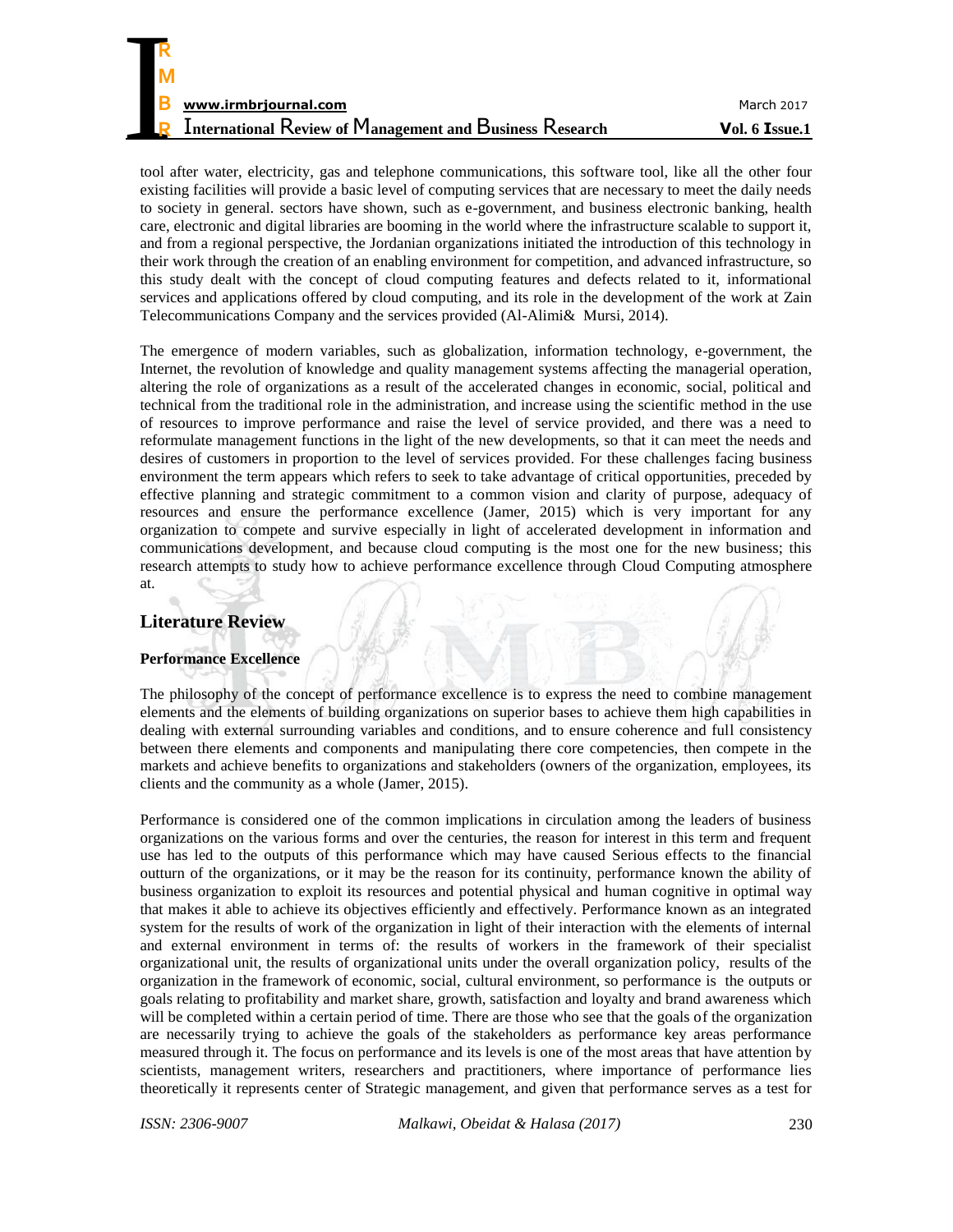| R                                                               |                |
|-----------------------------------------------------------------|----------------|
|                                                                 |                |
| M                                                               |                |
| B<br>www.irmbrjournal.com                                       | March 2017     |
| <b>International Review of Management and Business Research</b> | Vol. 6 Issue.1 |

the strategy and its supporting policies, It is used as a tool to judge the success of the various key strategies and processes associated with them, from an administrative point view performance importance appears through interest by the organizations leaders in performance and its outcomes and what is happening in those organizations of drastic changes on performance of the results and achievements (Yaakoob, 2012) (Almadi, 2010).

The term "performance excellence" refers to an integrated approach to organizational performance management that results in (1) delivery of ever-improving value to customers and stakeholders, contributing to organizational sustainability; (2) improvement of overall organizational effectiveness and capabilities; and (3) organizational and personal learning. The Baldrige Criteria for Performance Excellence provide a framework and an assessment tool for understanding organizational strengths and opportunities for improvement and thus for guiding planning efforts (Hrry, 2010-2012).

### **Cloud Computing**

Cloud Computing appeared as a workable solution after the availability of the Internet infrastructure, communication does not became an impediment to business after a massive development in smart phones, which carry with them the Internet connection and the possibility of dealing with the various information and files (saleem, 2011,13). Cloud computing defined as a technology relies on the transfer of processing and storage to the so-called cloud a server which is a device accessed via the Internet, and thus information technology softwares from products into a service, this technology contributes in maintenance and development of information technology programs cost reduction for the companies used to them, cloud computing infrastructure based on advanced data centers, which provide large storage space for users as it provides some of the programs as services to users, based on the possibilities provided by the Web technologies, so according to Almuniry Cloud Computing:Model for storage on the internet where the data is stored on multiple servers, instead of a single server, used in large enterprises with advanced data centers and have large areas to store customers (Almuniry, 2011).

Cloud computing defined also by the National Institute of Standards and Technology (NIST) as a model to provide appropriate access and permanently at any time to the network, to share a wide range of computing resources that can be deployed and provided with minimal effort and interaction with the service provider (Grance & Mell, 2011, 2), whereas (Aumueller, 2010) sees it an investment in infrastructure through the payment of certain amounts and access to services for advanced infrastructure without updating any program or buying any device.

Cloud computing has the potential to increase organizations' productivity and outcomes by providing affordable and up to date access to information and communications technology (ICT). In addition, utilizing cloud-based services improves business innovation in organizations and opens a channel to the global market that gives organizations ability to achieve performance excellence, compete, and be successful (Fakieh; Blount and Busch 2016).

#### **Types of cloud computing**

National Institute of Standards and Technology NIST determined four models of cloud computing in terms of circulation and is (Ahronovitz et. al., 2010):

#### **Public cloud computing**

The term public computing cloud does not always mean that it is free although they can be free or relatively cheap to use, but describe cloud computing from a traditional perspective of where resources are avalable according to the basis of self-service via the Internet, and through the application of Web services from a third-party service provider of off-site, on the basis of cloud service.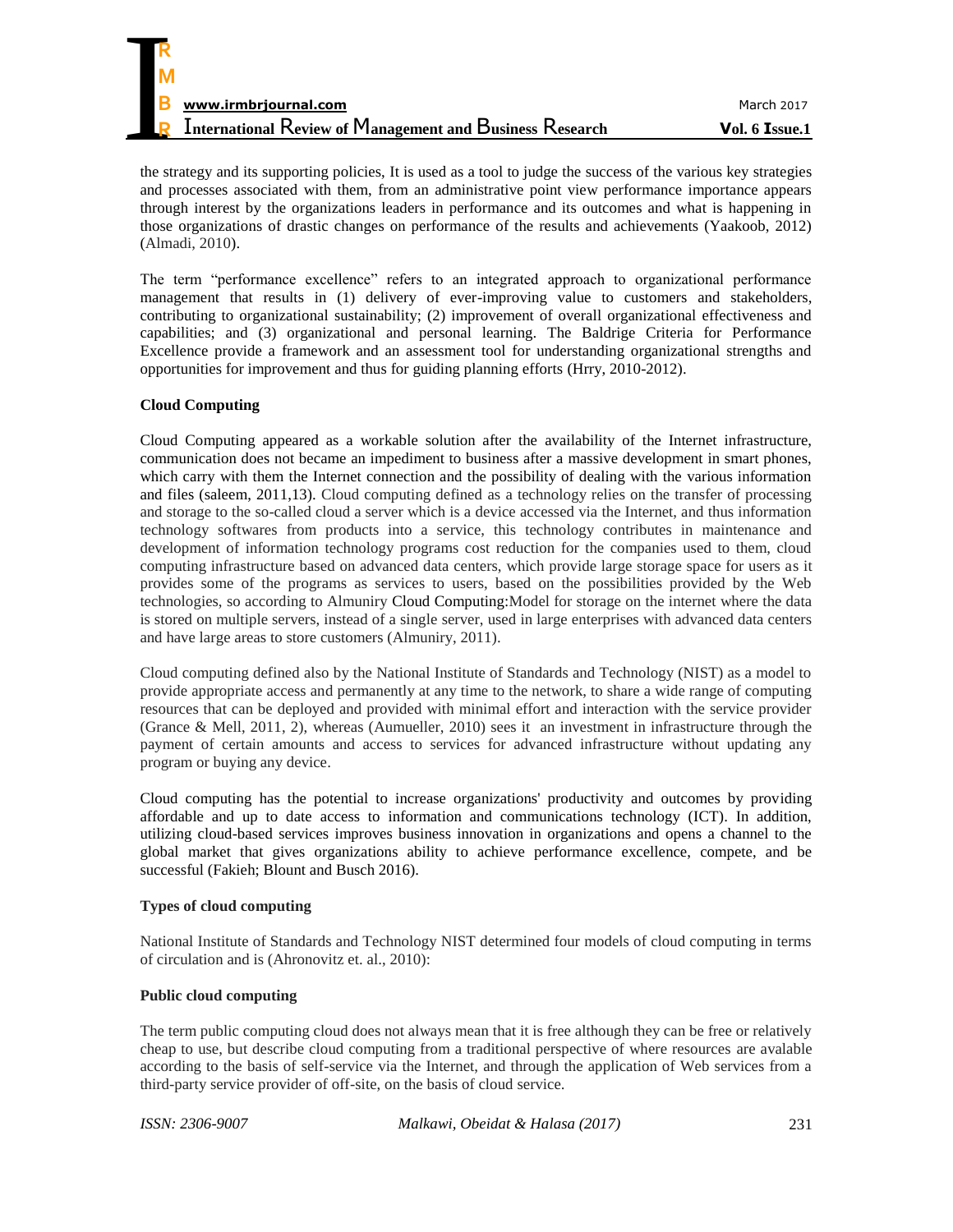

#### **Private cloud computing**

This type allows managing data and processes without the bandwidth of the network restrictions, with the detection of security issues and legal requirements that have to use the public cloud computing services, serves of private cloud computing give more control over the infrastructure and improve the security and flexibility of the service provider, because the user the user access to the network and use it is restricted and specified.

#### **Community cloud computing**

This type of cloud controlled and used by a range of organizations, where they are establishing a joint cloud for a number of organizations with common goals and seek to share infrastructure.

#### **Hybrid cloud computing**

Is the combination of the interaction between public and private computing, users in this type uses public cloud computing services to address information processing and unvital business processes, while preserving the information and computed business operations under control using private cloud computing. There are three main types of services that can be provided by a cloud service provider to customers which are (Saleem, 2011):

#### **Infrastructure as a service**

It provides the infrastructure for computer instead of purchasing modems; software, data storage or communication and networks equipment, and customers buy these sources as completely independent a service.

#### **Platform as a service**

They provide everything needed by developers to build applications, in particular through the provision of developmental tools in a standard environment and this technology platform service take advantage virtual environments in infrastructure platform as a service for the deployment and the provision of developed software in this virtual sources for the infrastructure as a service.

#### **Software as a service**

Layer of cloud computing is more concerned for the end-user applications such as e-mail systems, customer relationship management systems, common software systems and workflow management, other types of cloud computing services have been developed such as communications as a service, security as a service, and software as a subscription (Audi, 2011). There are several causes shift to cloud computing, including: reducing software maintenance, increase reliability, cost reduction, environment-friendly, and easy access. With so many benefits and pros of cloud computing, but it is not without drawbacks, including: requiring a permanent and fast Internet connection, the quality of the service providers, the limited services provided by the cloud, and data loss (Almuniry, 2011).

#### **Related Studies**

[Prerna](http://www.emeraldinsight.com/author/Lal%2C+Prerna) and [Sangeeta \(](http://www.emeraldinsight.com/author/Bharadwaj%2C+Sangeeta+Shah)2016) This study aimed to identify and verify the unique characteristics of Australian SMEs toward the cloud computing adoption. relatively researchers low adoption of cloud computing services, found less innovative, and limited knowledge about cloud computing and its benefits and hindrances.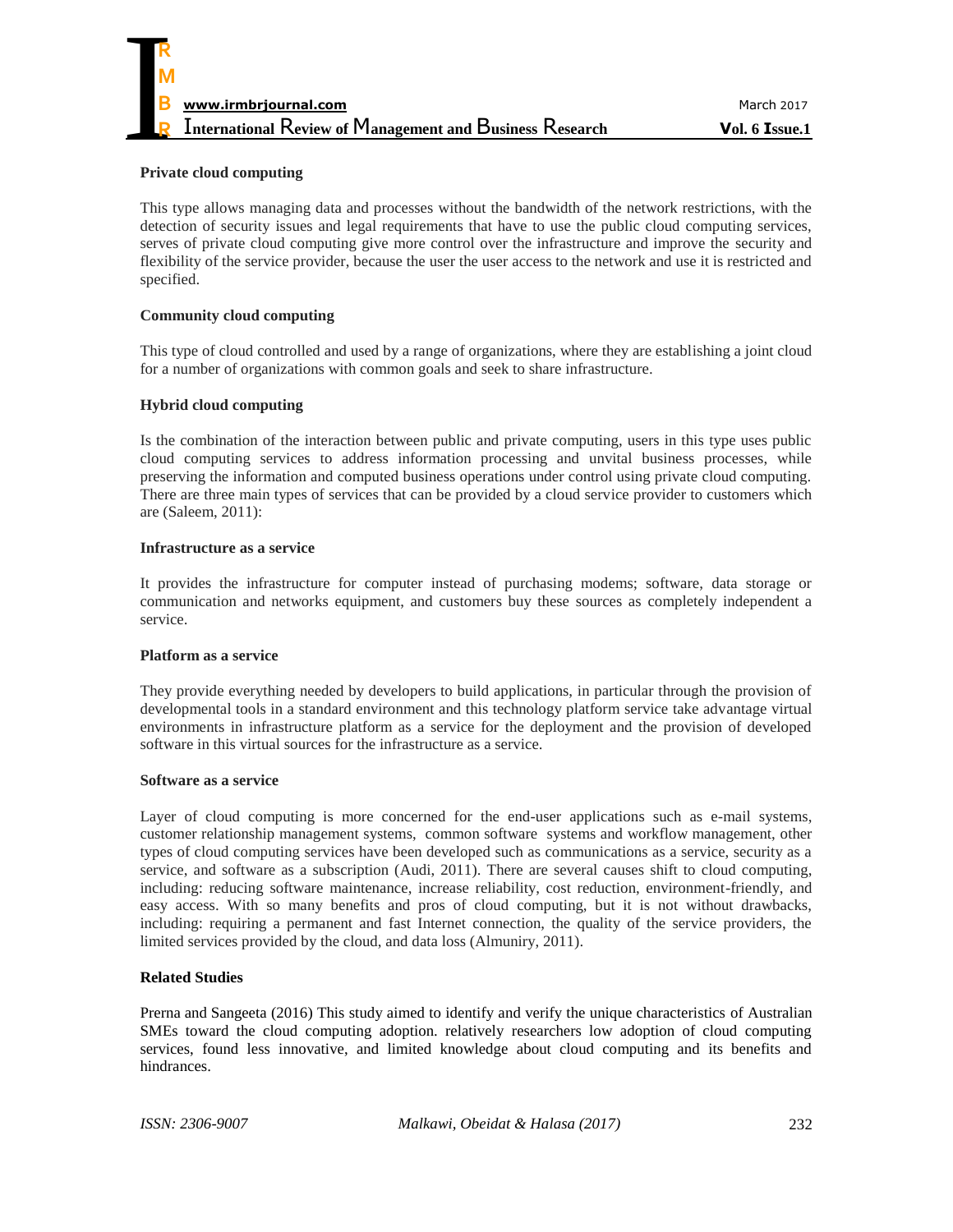| R                                                               |                |
|-----------------------------------------------------------------|----------------|
| M                                                               |                |
| B<br>www.irmbrjournal.com                                       | March 2017     |
| <b>International Review of Management and Business Research</b> | Vol. 6 Issue.1 |

According to Jamer (2015) "The impact of the adoption of the institutional model of excellence in developing the performance of government institutions " The study aimed to determine the impact of the adoption of model organizational excellence in the development of the performance of government institutions, and to study the concepts and principles of organizational excellence by focusing on the European excellence model applied on the Sudanese company's thermal generating. Results have shown a positive relationship between the standards (leadership's commitment, strategic orientation, the efficiency of workers, processes and resources, and the nature of the relationship with partners and suppliers) and improving performance of the company. Researcher recommended the adoption of methods and techniques of organizational excellence and quality systems, through leadership, clear strategic direction, and work with an integrated management system ensures achieving the desired outcomes by using optimal resources efficiently and effectively.

The study of (Mahameed, ET. El. 2015) aimed to test the impact of the application of customer relationship management in organizational performance in commercial banks operating in the Jordanian banking sector. The survey found high impact of the application of customers relationship management (focus on senior customers, organizational performance as measured by financial indicators, customer relationship management based on technology, managing customers knowledge) on organizational performance in commercial banks operating in Jordan, and recommended that commercial banks interested in managing its relations with customers electronically and rely on advanced technology in order to improve performance. (Catalina 2015) "Cloud computing- impact on business" study aimed to identify the impact of cloud computing on business. The study concluded that the use of cloud computing contributes to achieving the goals of the company and its clients. It enhances customer confidence in the company.

(Ying and Shilun 2015) "The Impact of Cloud Computing on Manufacturing Value Chain" study which aimed to analyze the impact of cloud computing on the industrial value in China. The study used a descriptive and analytical approach. The study found that cloud computing allows industrial value in China employing dynamic reboot with high quality, high efficiency, low cost on the one hand and the coordination between the high institutions on the other hand through the cloud base. It leads to increased demand for Chinese industry. Also, cloud computing has changed the added-value related services.

(Dimitrov and Osman, 2014) "The Impact of Cloud Computing on Organizations in Regard to Cost and Security" study that aimed to find out the impact of cloud computing on organizations in terms of cost and safety, to identify the cost and benefits of safety, that is provided by cloud computing to organizations. The data were collected through interviews with specialists in information technology. The study found that cloud computing has benefits such as increasing the security of information, fast retrieval and transfer of information.

(Akin, Matthew and Comfort, 2014) "The Impact and Challenges of Cloud Computing Adoption on Public Universities in Southwestern Nigeria" Studied the effect of the use of cloud computing challenges at public universities in the south- west of Nigeria. It revealed as a result of the findings that the adoption of cloud computing has a significant impact on cost effectiveness, low impact on the environment, reduce the complexities of information technology, mobility, scalability, increase interoperability, and reduce investment in physical assets. There are some concerns facing the adoption of the cloud, such as weak data security, regulatory compliance, and privacy concerns.

(Devasena, 2014) "Impact study of cloud computing on business development" who studied the impact of cloud computing on the evolution of the business. The small and medium-sized companies were considered in this study. The study found that cloud computing helps small and medium-sized companies to reduce costs. (Bharadwaj & Lal, 2012) "Exploring the Impact of Cloud Computing Adoption on Organizational Flexibility: A Client Perspective" study aimed to identify the impact of cloud computing on the organizational flexibility from customer's perspective. The study found that there is the effect of cloud computing on the perceived advantage, comparative advantage, ease of use, and safety. The study found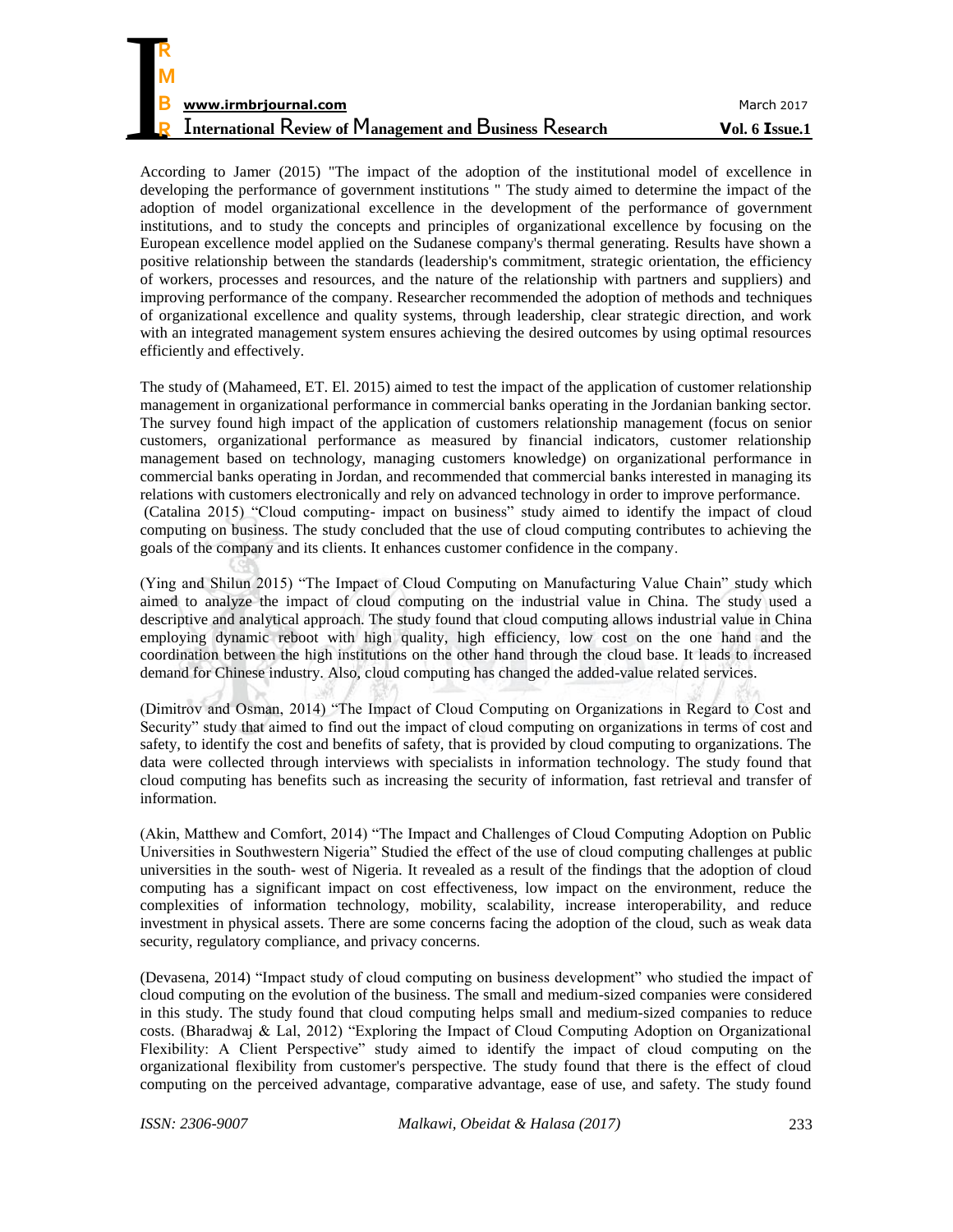

that there is a relationship between cloud computing, organizational flexibility, resilience functionality and market performance.

(ALjabre, 2012) "Cloud computing for increased business value" study aimed to identify the benefits of cloud computing, and to identify its flaws in business. It also aimed to find the best types of business conditions for the use of cloud computing. The study used Amazon service cloud computing as a model for the study. The study concluded that the best suitable sector to use cloud computing are small businesses and the use of cloud computing plays a role in increasing the value in the business.

(Aqidi and Samurai, 2012) "The future of business intelligence under the cloud computing revolution" aimed to identify the future of business intelligence under the cloud computing revolution. The study found that major companies around the world which began in the current era are seeking to use cloud computing to increase the market share.

(Shivakumar and Raju, 2010), "Emerging role of cloud computing in redefining business operations" discussed the possibilities offered by information technology through cloud computing. It concluded that there is future benefits of cloud computing in terms of its ability to restructure the role of information technology in addition to the flexibility provided for business management.

# **Methodology**

### **Importance of the Study**

The output of this research will shows the level of performance excellence and the level of using cloud computing applications at Zain Telecommunications Company, as well as how cloud computing applications benefit performance excellence at these companies, and how to exploit cloud computing applications in developing these companies. This shall help them to understand how to sustain competitive advantage and have innovations.

#### **Problem Statement**

How to sustain competitive advantage at the changing global economy becomes the most important issue in todays, on the other hand technology is changing very fast, one of these new technologies is cloud computing. These applications of cloud computing are becoming popular among organizations, but still our organizations don't benefit from this technology or don't use it at all. Research on this topic and explores cloud computing applications and their effect on performance excellence is very important at Zain Telecommunications Company to sustain its competitive advantage.

#### **Objectives of the Study**

The general purpose of this study is to find out the role of cloud computing applications in performance excellence at Zain Telecommunications Company.

This study aims to:

- 1. Find out the level of performance excellence at Zain Telecommunications Company.
- 2. Find out the use of cloud computing applications at Zain Telecommunications Company.
- 3. Explore the role of using cloud computing applications on performance excellence at Zain Telecommunications Company.
- 4. Give recommendations in this regard.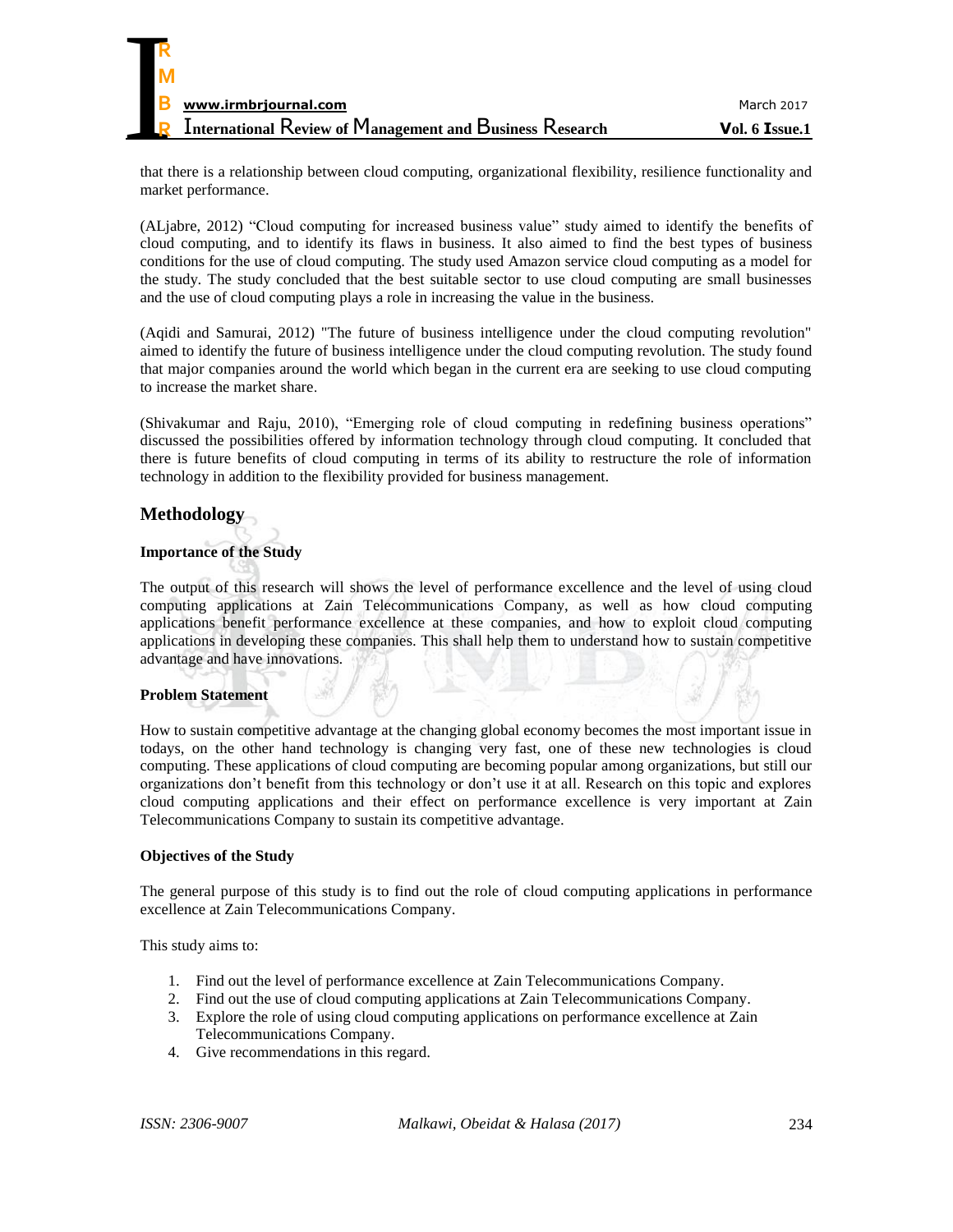#### **Hypothesis:**

**General hypothesis of the study is:** There is a significant positive impact at (α≤0.05) of cloud computing applications on performance excellence at Zain Telecommunications Company.

#### **Minor hypothesis are:**

P1: There is a significant positive impact at  $(\alpha \le 0.05)$  of using cloud computing applications on strategic planning at Zain Telecommunications Company.

P2: There is a significant positive impact at  $(\alpha \le 0.05)$  of using cloud computing applications on operations management at Zain Telecommunications Company.

P3: There is a significant positive impact at  $(\alpha \le 0.05)$  of using cloud computing applications on focusing on markets and customer a Zain Telecommunications Company.

P4: There is a significant positive impact at (α≤0.05) of using cloud computing applications on workforce at Zain Telecommunications Company.

P5: There is a significant positive impact at  $(\alpha \le 0.05)$  of using cloud computing applications on collaboration and sharing knowledge at Zain Telecommunications Company.

P6: There is a significant positive impact at  $(α≤0.05)$  of using cloud computing applications on suppliers at Zain Telecommunications Company.

P7: There is a significant positive impact at ( $\alpha \leq 0.05$ ) of using cloud computing applications on services development at Zain Telecommunications Company.



Figure (1) Study model

Hrry, S. Hertz. (2010-2012), Baldrige National Quality Program. Criteria for Performance Excellence. Devasena, C, "Impact Study of Cloud Computing on Business Development, Operations Research and Applications: An International Journal (ORAJ), Vol. 1, No.1 August 2014.

#### **Instrument Development**

Depending on validated instruments (10, 13), we prepared the questions of our survey we made some modifica¬tions to fit our topic content and environment. A review of content validity was done by two different groups. The first one contained expert people, who are working in banking sector; and the second group contained faculty members, who are interested in cloud computing. Next, we randomly ordered result items for each construct. The survey instrument is comprised of the 5-point Likert- scale, which has been used for measuring the responses. The Likert-scale was based on 1-5 scale, where 1 = strongly agree and 5 = strongly disagree. For reliability purposes, all items were tested using chronbach's alpha in table1.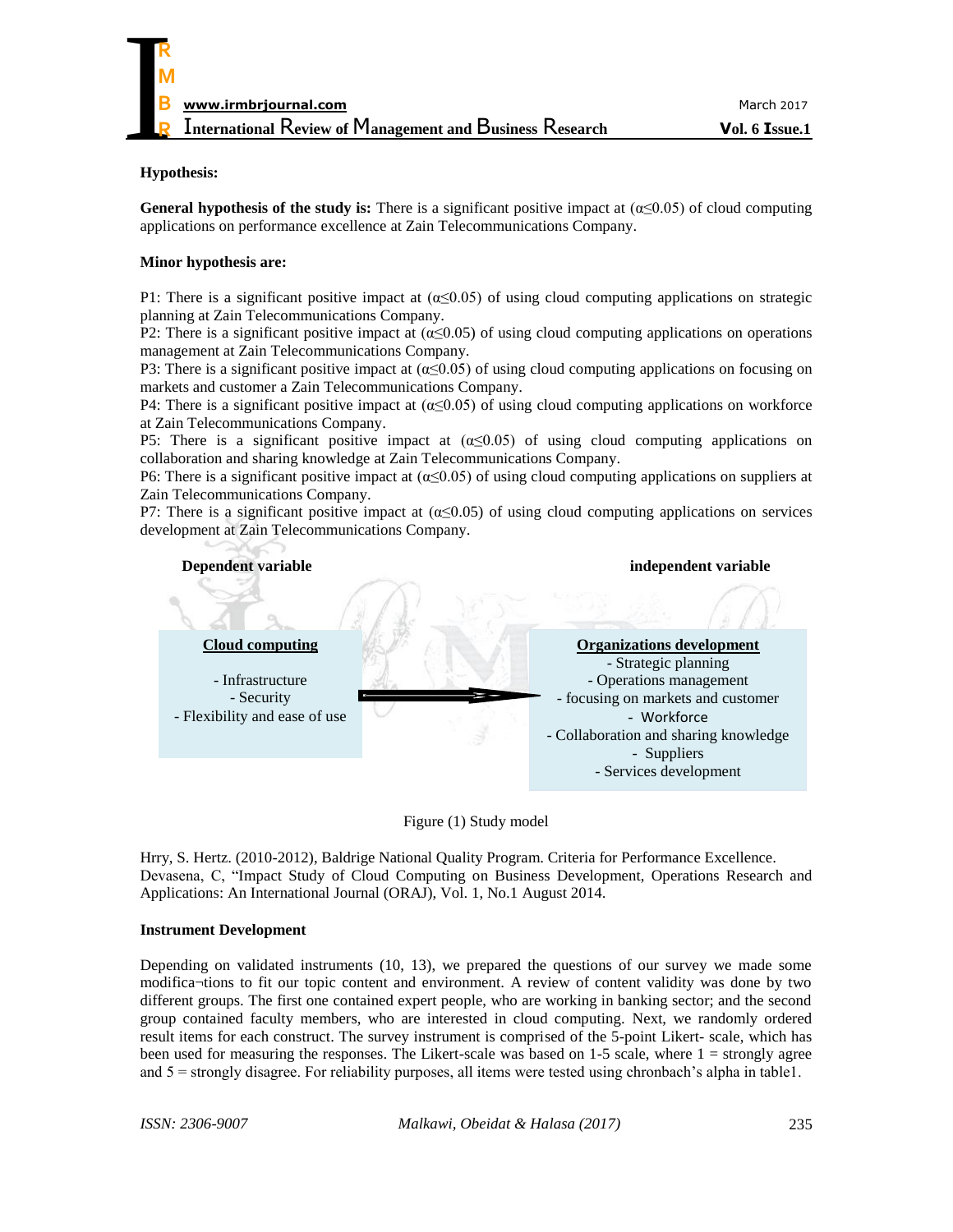The table includes the reliability scores of independent variables used in the survey instruments. The score highlights the extent to which the results obtained by this instrument are reliable and can be generalized.

| Table (1) Cronbach's Alpha |                  |  |  |  |
|----------------------------|------------------|--|--|--|
| Dimensions                 | Cronbach's Alpha |  |  |  |
| Cloud computing            | 0.78             |  |  |  |
| performance excellence     | 0.82             |  |  |  |
| Total                      | 0 R4             |  |  |  |

#### **Sample**

A random sample was selected for data collection. To add more transparency to our study only employees, who are most knowledgeable about cloud computing and performance excellence, were eligible to fill the questionnaire. The number of received completed and valid questionnaires was 84. Table (2) shows demographic information.

| <b>Variable</b>  |                       | Frequency | Percentage |
|------------------|-----------------------|-----------|------------|
|                  | Male                  | 58        | 0.69       |
| Gander           | Female                | 26        | 0.31       |
|                  | <b>Total</b>          | 84        | 100.00     |
|                  | Bachelor or less (BA) | 57        | 0.67       |
| Qualification    | Postgraduate          | 27        | 0.33       |
|                  | <b>Total</b>          | 84        | 100.00     |
|                  | Top Management        | 23        | 0.27       |
| Managerial level | Middle Management     | 51        | 0.73       |
|                  | <b>Total</b>          | 84        | 100.00     |

Table (2) Frequency and percentage for demographic information (n=84).



Figure (2) demographic information

# **Results related to the main question of the study**

What is the role of cloud computing in performance excellence in the Jordanian business organizations in Zain?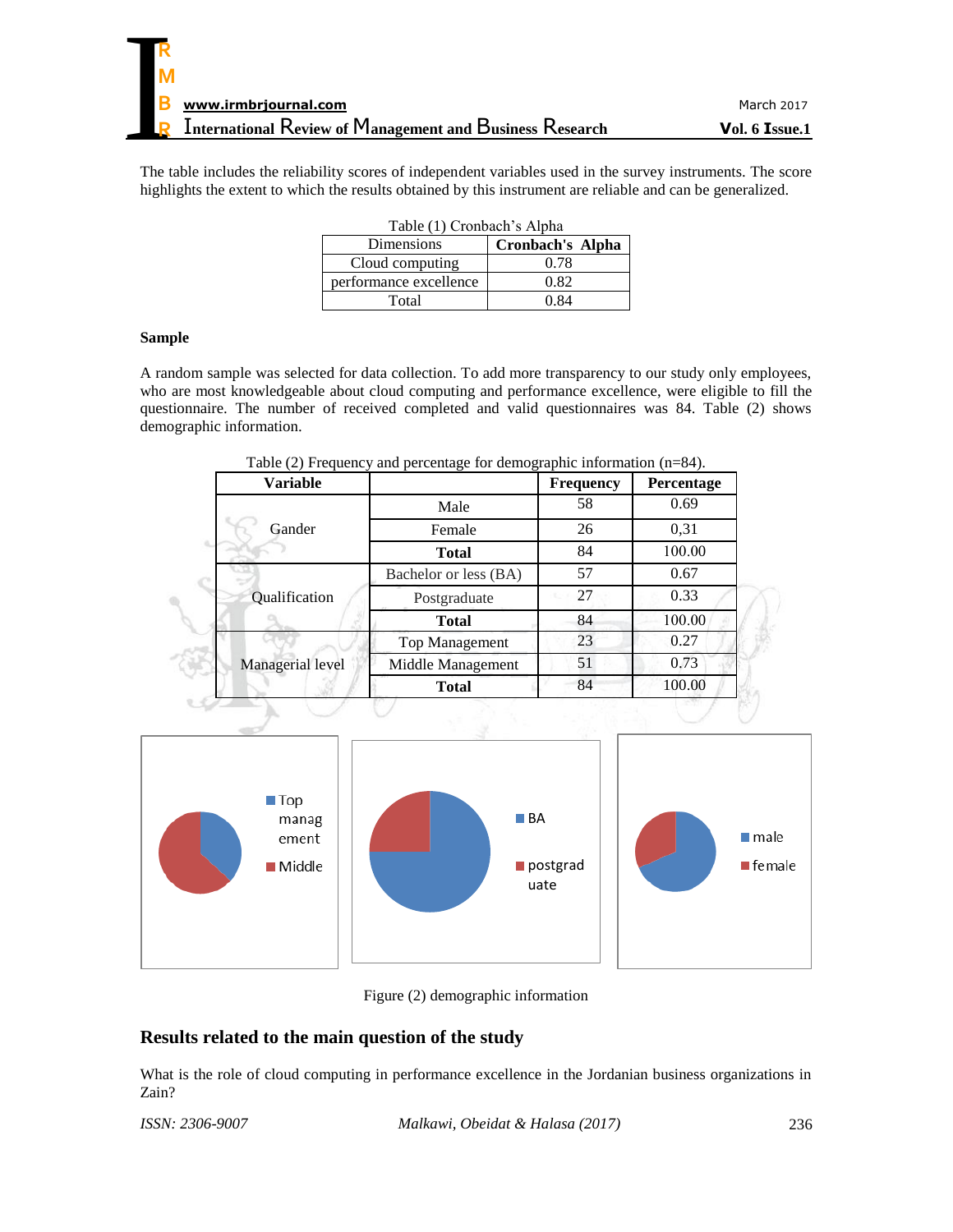To answer this question, the researcher extracted the arithmetic means and standard deviations of the areas of study tool, as shown in the following table:

| number                 | Area                                                                                                  | Average | <b>Standard</b><br><b>Diviasion</b> |
|------------------------|-------------------------------------------------------------------------------------------------------|---------|-------------------------------------|
| 1                      | Providing the infrastructure for the company and provides<br>adequate storage space                   | 4.25    | 0.51                                |
| 2                      | Using cloud computing provides security, integrity,<br>confidentiality, reliability, and availability | 4.00    | 0.82                                |
| 3                      | Flexibility and Ease of Use                                                                           | 4.00    | 0.64                                |
| <b>Cloud computing</b> |                                                                                                       | 4.06    |                                     |
| 4                      | Using cloud computing facilitates strategic Planning                                                  | 4.00    | 0.66                                |
| 5                      | Using cloud computing facilitates operations Management                                               | 3.80    | 0.65                                |
| 6                      | Using cloud computing enables Focus on the market and<br>customers                                    | 3.83    | 0.81                                |
| 7                      | Using cloud computing enables focus on workforce                                                      | 4.10    | 0.66                                |
| 8                      | Using cloud computing enables cooperation and sharing of<br>knowledge                                 | 3.96    | 0.71                                |
| 9                      | Using cloud computing enables focus on suppliers                                                      | 3.88    | 0.75                                |
| 10                     | Using cloud computing facilitates service design                                                      | 4.00    | 0.68                                |
|                        | performance excellence                                                                                | 3.87    |                                     |

Table (2) Arithmetic means and standard deviations of the areas of study tool

We can see from the above table that the averages for all areas of study are high. The highest arithmetic average for - Providing infrastructure for the company and provide adequate storage space with a mean (4.25), while in last place was the area came the - Operations Management with an arithmetic mean (3.8), figure (3) summarizes results.



Figure (3) availability of study variables

#### **This part including the results of study depends on its hypotheses:**

**General hypotheses:** Cloud computing has a significant positive effect on performance excellence.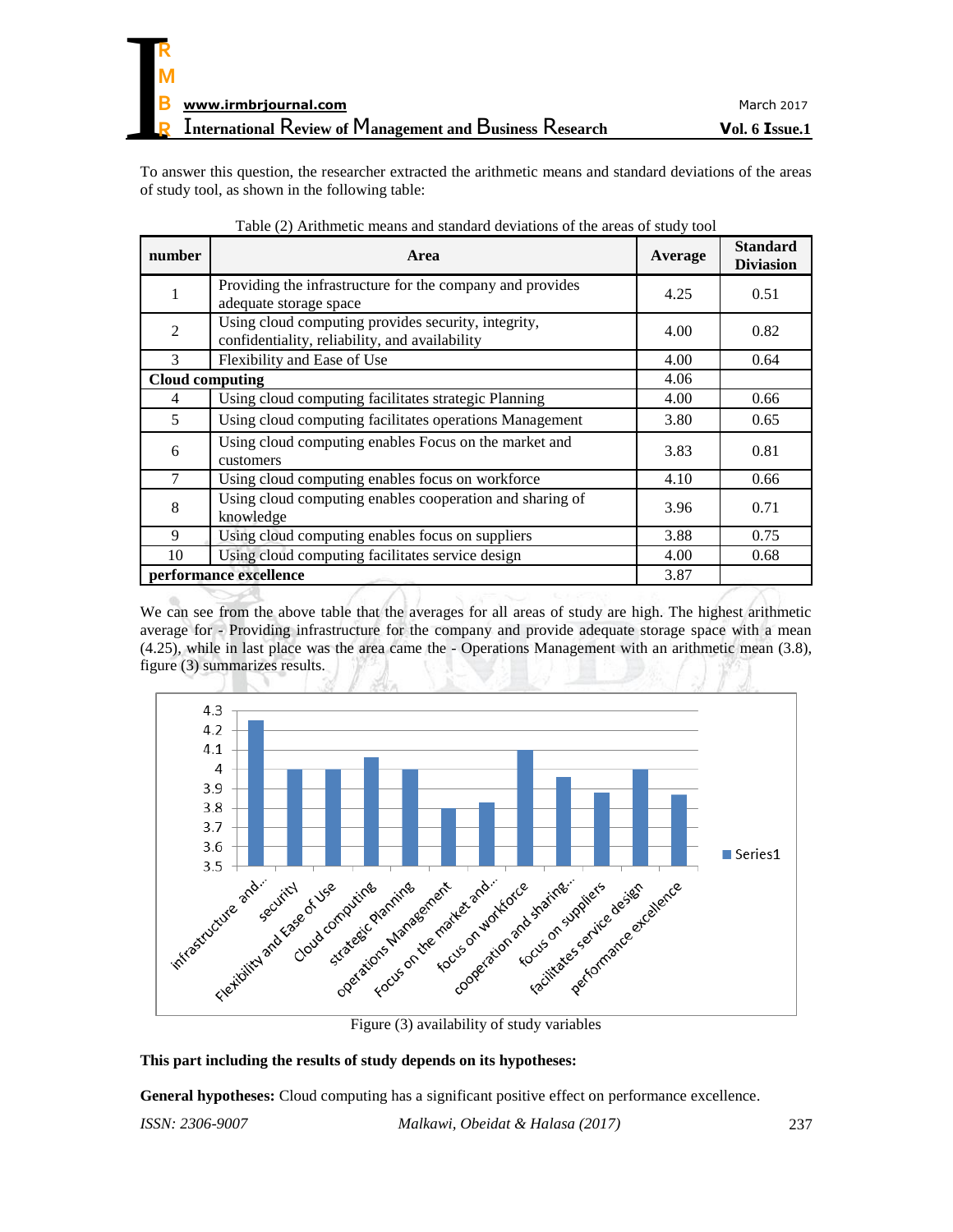#### **Minor hypothesis:**

To test this hypothesis (Multiple Regression) was applied, table (4) shows that:

| Table (4) Results of Multiple regression between cloud computing and performance excellence |  |  |
|---------------------------------------------------------------------------------------------|--|--|
|                                                                                             |  |  |
|                                                                                             |  |  |
|                                                                                             |  |  |

| Independent variables | <b>B</b> eta | $\mathbf{r}$ | Sig.     | R    | R Square | <b>Adjusted R Square</b> | F     | Sig. |
|-----------------------|--------------|--------------|----------|------|----------|--------------------------|-------|------|
| Infrastructure        | 0.61         |              | $0.00\,$ | 0.73 | 0.532    |                          | 38.63 | 0.00 |
| Security              |              | .92          | $0.00\,$ |      |          | 0.526                    |       |      |
| Ease of use           | 0.54         |              | $0.00\,$ |      |          |                          |       |      |

Predictors: (Constant), Infrastructure, Security, Ease of use

Dependent Variable: Performance Excellence

Table (4) shows:

- 1. There is a significant positive impact at  $(\alpha \le 0.05)$  of Infrastructure on performance excellence at Zain Telecommunications Company, where the values of (Beta, T) reached (0.61, 8.73), reached, Sig. (0.00).
- 2. There is a significant positive impact at  $(\alpha \le 0.05)$  of Security on performance excellence. Where the values of (Beta, T) reached (0.52, 7.92), Sig. (0.00).
- 3. There is no significant impact at  $(\alpha \le 0.05)$  of flexibility and ease of use on performance excellence. Where the values of (Beta, T) reached  $(0.54, 8.57)$ , Sig.  $(0.00)$ .
- 4. There is a significant positive impact at  $(\alpha \le 0.05)$  of Cloud Computing applications on performance excellence, Where the values of (R, R Square, adjusted R Square, and F) reached (0.73, 5.32, 0.526 and 38.63), Sig. (0.00) Therefore the General hypothesis accepted.

Results of multiple linear regression analysis in Table 4 show the Adjusted R Square  $= 0.526$ , which means that the model explicated 0.526% of the variance in performance excellence. The whole model was significant based on calculations of  $F = 38.63$  and  $P = 0.00$ , Therefore the General hypothesis accepted.

Moreover effect of cloud computing on performance excellence indicators (minor hypothesis H1, H2, H3, H4, H5, H6, and H7) was tested as indicated in table (5).

| dependent variables                        | Beta  | т     | R     | $R^2$ | F      | Sig. | Acceptance |
|--------------------------------------------|-------|-------|-------|-------|--------|------|------------|
| H1: Strategic planning                     | 0.460 | 7.310 | 0.682 | 0.465 | 22.434 | 0.00 | Accepted   |
| H <sub>2</sub> : Operations management     | 0.542 | 8.871 | 0.693 | 0.480 | 35.567 | 0.00 | Accepted   |
| H3: focusing on markets and                | 0.431 | 4.422 | 0.642 | 0.412 | 12.866 | 0.00 | Accepted   |
| customer                                   |       |       |       |       |        |      |            |
| H4: focusing on Workforce                  | 0.387 | 4.654 | 0.732 | 0.535 | 11.931 | 0.00 | Accepted   |
| H <sub>5</sub> : Collaboration and sharing | 0.352 | 6.376 | 0.791 | 0.625 | 7.745  | 0.01 | Accepted   |
| knowledge                                  |       |       |       |       |        |      |            |
| H6: focusing on Suppliers                  | 0.416 | 8.322 | 0.723 | 0.522 | 14.734 | 0.00 | Accepted   |
| H7: Services development                   | 0.338 | 7.680 | 0.584 | 0.341 | 13.601 | 0.00 | Accepted   |
| H; performance excellence (Total)          | 0.375 | 3.852 | 0.730 | 0.532 | 38.812 | 0.00 | Accepted   |

Table (5): Results of Simple Regression Relationship between Cloud Computing and Performance Excellence Indicators.

Independent: Cloud Computing

The table highlights the  $R^2 = 0.532$ , which means that the model explicated 53% of the variance in performance excellence interpreted by Cloud Computing adoption. The whole model was significant based on calculations of  $F = 38.812$  and  $P = 0.00$ . Moreover, cloud computing effect on each performance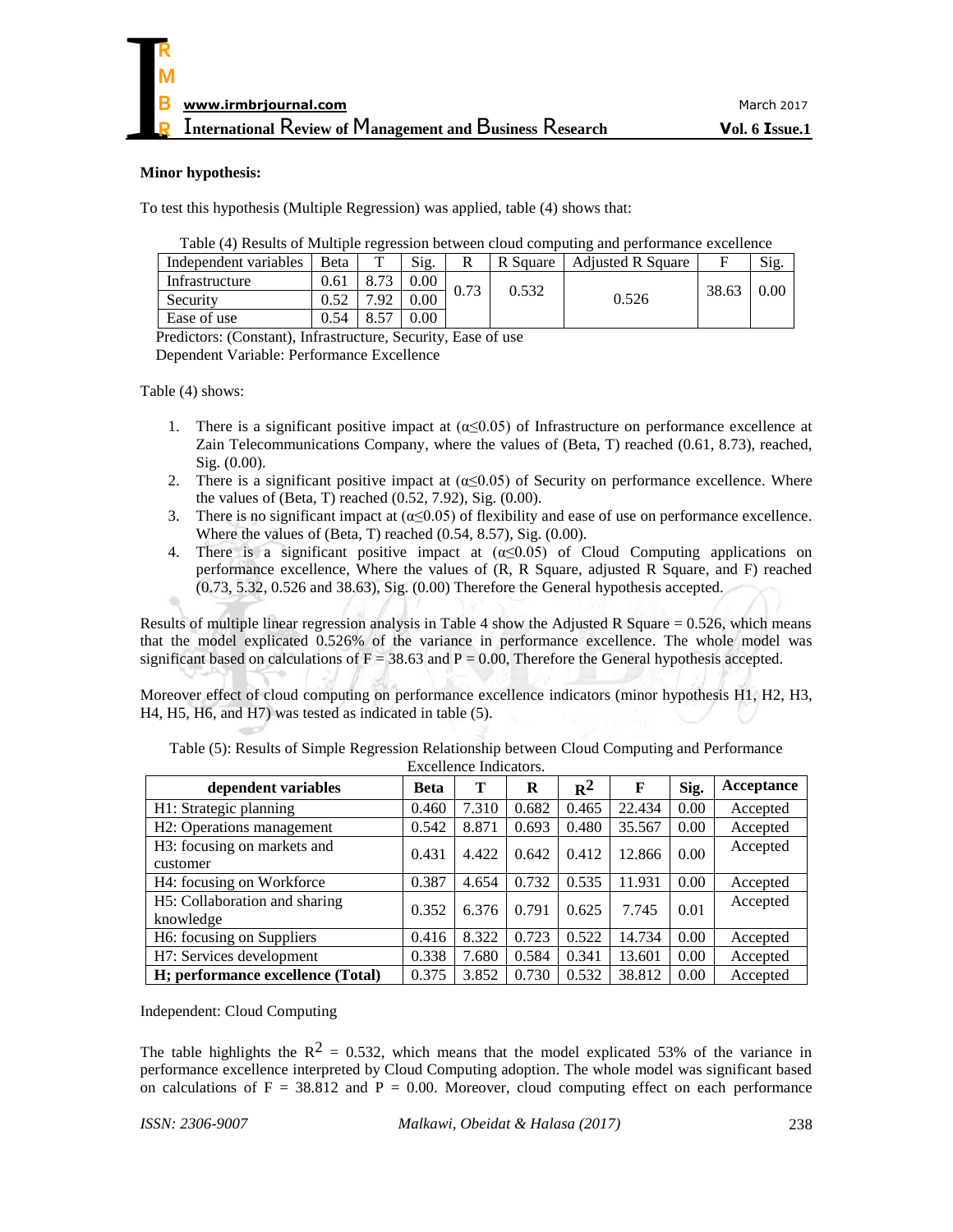

excellence variable was tested for significance. Depending on this test, all seven minor hypotheses H1, H2, H3, H4, H5, H6, and H7 are supported in general. Table (5) shows the significance of constructs and supported hypotheses.

# **Discussion and Implications**

We believe that Telecommunications Companies in general and Zain Telecommunications Company in particular in the last decade realize the role of cloud computing in the new business, and adopt performance excellence as a competitive necessity for survival and leading in this sector. Clear understanding and alignment of Cloud Computing for performance excellence is essential to realize the potential benefits to the company.

This research examined the application of Cloud Computing for performance excellence in Zain Telecommunications Company. We presented an initial implementation of a Cloud Computing tools for Telecommunications Companies. These tools are to be seen as an important step towards a sophisticated support for Strategic planning, Operations management, focusing on markets and customer, Workforce, Collaboration and sharing knowledge, suppliers, and services development, which are the bases for performance excellence.

In this study, we examined the effect of independent variables (Cloud Computing) on the dependent variable (performance excellence). The findings of this study indicate that Cloud Computing applications are used with high level at Zain Telecommunications Company- Jordan, performance excellence also high. There is a significant positive impact of Cloud Computing on performance excellence in all its variables (Strategic planning, Operations management, focusing on markets and customer, Workforce, Collaboration and sharing knowledge, Suppliers, Services development). Zain Telecommunications Company is aware of the benefits, which can be gained once they convert to Cloud Computing. Furthermore, they were convinced if they adopted Cloud Computing, it will give them a competitive edge, depending on competition intensity. On the other hand, the company realize the role of performance excellence in today's business.

So the first implication of this study is that Cloud Computing is the key to success in performance excellence in all its indicators: Strategic planning, Operations management, focusing on markets and customer, Workforce, Collaboration and sharing knowledge, Suppliers, and Services development, this would lead successfully to facilitate Cloud Computing adoption. Secondly, because expected benefits have a positive impact on the adoption of Cloud Computing and performance excellence, Zain Telecommunications Company should seek to convert those opportunities into reality and maximize exploiting Cloud Computing tools in achieving performance excellence, in order to ensure fruitful results alongside the shift towards Cloud Computing. Thirdly, because of competitive pressure, Zain Company should take into consideration that Cloud Computing and performance excellence adoption will give them a competitive advantage. In order to exploit this opportunity, they have to move forward to expand using Cloud Computing and aware employees about benefits of this strategy adoption, which is the main implication of this study.

From the above researchers can say; the originality of this paper comes from analyzing an important issue whether better assimilation of performance excellence can exist triggered by the Cloud Computing adoption. It is unique in its broad analysis of the tow related terms – Cloud Computing and performance excellence- in an important sector in the economy which is Telecommunications.

## **Recommendations**

Researchers recommend Zain Telecommunications Company management and staff to expand using Cloud Computing in all levels and functions in the company, reinforce using of Cloud Computing in performance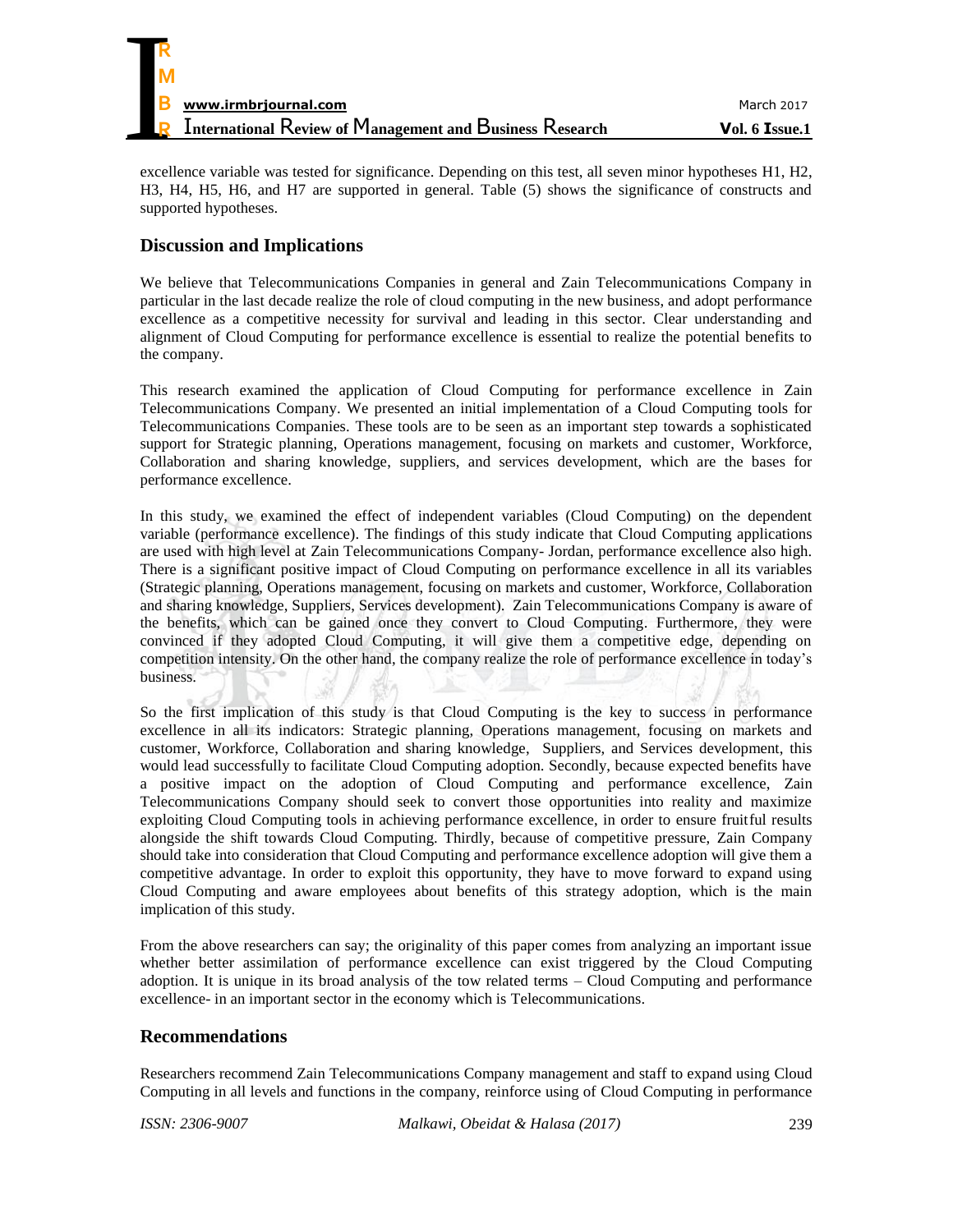| R |                                                                 |                |
|---|-----------------------------------------------------------------|----------------|
| M |                                                                 |                |
| B | www.irmbrjournal.com                                            | March 2017     |
|   | <b>International Review of Management and Business Research</b> | Vol. 6 Issue.1 |

excellence with all its areas (Strategic planning, Operations management, focusing on markets and customer, Workforce, Collaboration and sharing knowledge, Suppliers, Services development), and aware employees in the company about how the company can achieve performance excellence by using Cloud Computing tools.

## **Conclusion**

Following our study model, future research can be conducted on the same sector (Telecommunications) and other sectors like banks, health, insurance etc. After a while to determine their developments in adoption of Cloud Computing and performance excellence. For performance excellence, future research may use different indicators with more clarification to investigate the real effect on performance excellence. Also, future research may use many different factors as moderators.

# **References**

- Ahronovitz et al., Miha, (2010)," Cloud Computing use Case Discussion Group", v4, sit http://cloudusecases. Org/ Cloud Computing use Cases whitepaper-a 0.odt.
- Akin, O, Matthew, F, Comfort, D (2014). The Impact and Challenges of Cloud Computing Adoption on Public Universities in Southwestern Nigeria, *(IJACSA) International Journal of Advanced Computer Science and Applications, Vol. 5, No. 8*.
- Al-Alimi, Tharwat& Mursi, Al-Alimi (2014); "Ways to benefit from cloud computing applications to provide information services in the United Arab Emirates" The SLA-AGC 20th Annual Conference Doha, Qatar, 25-27 March 2014 http://dx.doi.org/10.5339/ qproc.2014.gsla.6 © 2014 Al-Ulaymi, licensee Bloomsbury Qatar Foundation Journals.
- Aljabre, A. (2012) "Cloud Computing for Increased Business Value", International Journal of Business and Social Science, Vol. 3 no. 1.
- Almadi, Mosaed, 2010 "communication and administrative obstacles and their impact on performance: analytical study applied on the middle and operational levels- Riyadh region "Master Academy, Nayef Security Sciences, Riyadh University.
- Almunyri, shirihan. (2011) "Strategic Concepts: Cloud Computing", silsilat mafahim almarkaz alearabi for Astronomy Research, [www.accr.co.](http://www.accr.co/)
- Audi, Ramsey. (2011) "Learn cloud computing technology", networkset Journal, fourth No..
- Bharadwaj, s,. (2013). Exploring the Impact of Cloud Computing Adoption on Organizational Flexibility: A Client Perspective, Proceedings of 20121ntemational of Cloud Computing, *Technologies, Applications & Management, 78-1-4673-4416.*
- Catalina, Ilie Stefana (2015) "Cloud computing- impact on business", Master Thesis, Aalborg University Copenhagen.
- Devasena, C. (2014) "lmpact of Cloud Computing on Business Development", Operations Research and Applications: An International Journal (ORAJ), Vol. 1, No. 1.
- Dimitrov, M. Osman, I. (2014) The Impact of Cloud Computing on Organizations, in Regard to Cost and Security, Department of informatics IT Management Master Thesis, UMEA University, E-learning, *JET – Volume 8, Special Issue 1.*
- Fakieh, Bahjat; Blount, Yvette; Busch, Peter (2016) "Smes and Cloud Computing: The Benefits To The National Economy And Global Competitiveness", Conference: The 13th European Mediterranean & Middle Eastern Conference on Information Systems, EMCIS 2016, At Krakow, Poland.
- Hrry, S. hertz (2010-2012) Baldrige National Quality Program, Criteria for Performance Excellence.
- Jamer, Halla Mirghani (2015) "The impact of the adoption of the institutional model of excellence in developing the performance of government institutions", unpublished Master Thesis, the Sudanese Arab Republic; [http://repository.sustech.edu/handle/123456789/11472.](http://repository.sustech.edu/handle/123456789/11472)
- Mahameed, Saudk; Taiwiqat, Amjad; Haddadbn, and Wrinat (2015) "The impact of customer relationship management in organizational performance from the perspective of the Jordanian commercial banks managers: a field study" Jordan Journal of Business Management, Vol. 11, No. 3.2015.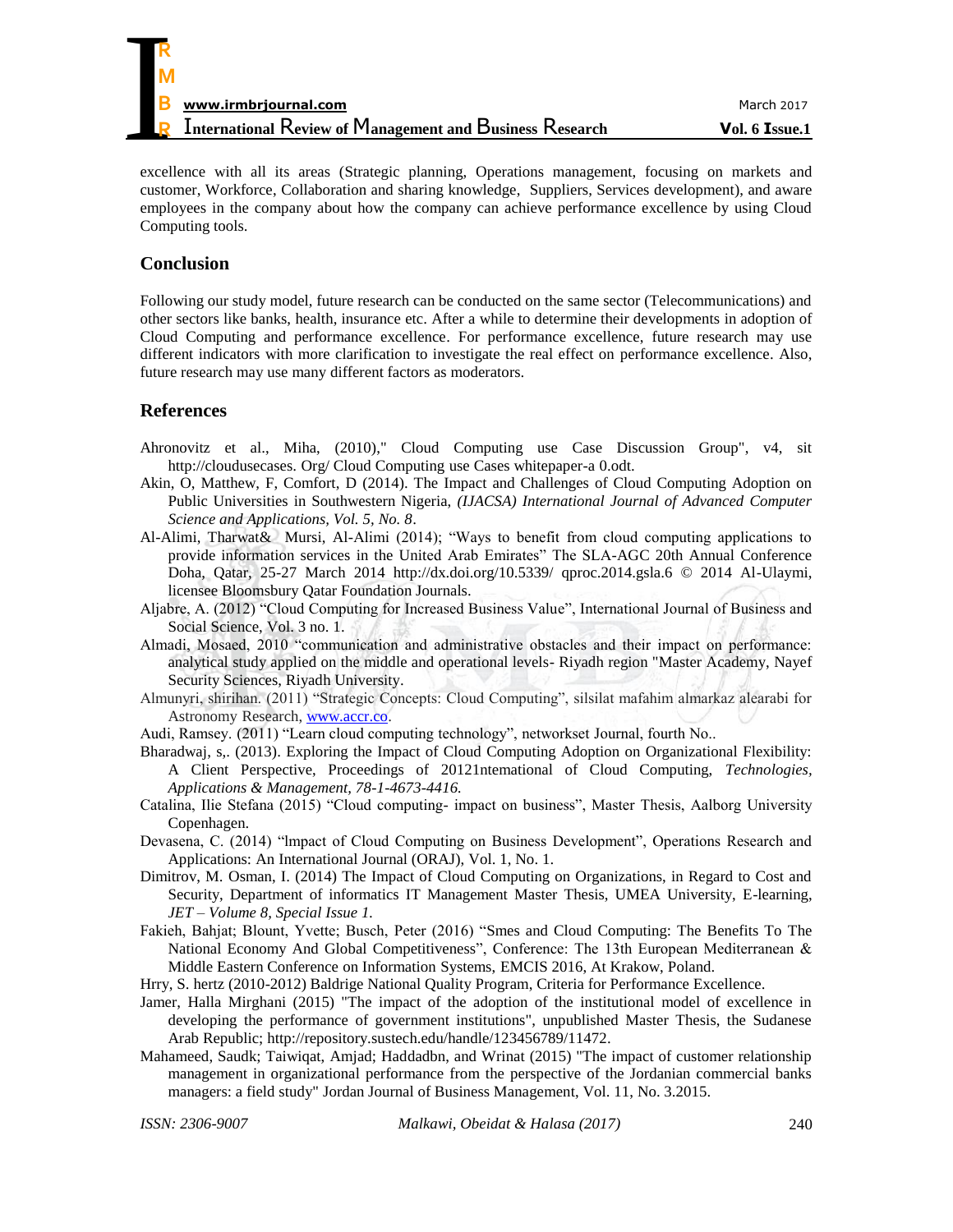| R                                                               |                |
|-----------------------------------------------------------------|----------------|
| M                                                               |                |
| В<br>www.irmbrjournal.com                                       | March 2017     |
| <b>International Review of Management and Business Research</b> | Vol. 6 Issue.1 |

- Mell, Peter, Grance, Timothy (2011) "The NIST Definition of Cloud Computing", Computer Security Division, Information Technology Laboratory, National Institute of Standards and Technology, Gaithersburg, MD 20899-8930.
- [Prerna Lal,](http://www.emeraldinsight.com/author/Lal%2C+Prerna) [Sangeeta Shah Bharadwaj,](http://www.emeraldinsight.com/author/Bharadwaj%2C+Sangeeta+Shah) (2016) "Understanding the impact of cloud-based services adoption on organizational flexibility: An exploratory study", Journal of Enterprise Information Management, Vol. 29 Iss: 4, pp.566 – 588.

Saleem, Rehan, (2011)," Cloud Computing Effect on Enterprises", Master of Informatics, Lund University.

- Samarrai, Salwa, and Aqidi, Abdul Sattar (2012) "Future of Business Intelligence Under the Cloud Computing Revolution", 11<sup>th</sup> Annual Scientific Conference, Business Intelligence and Knowledge Economy, Zaytuna University of Jordan.
- Shivakumar, B., Raju, T, (2010) Emerging Role of Cloud Computing in Redefining Business Operations. Global Management Review, vol, 4, issue, 4.
- Sofat, Kanika; Kiran, Ravi& Kaushik, Sanjay (2015) "Management of Organizational Change and its Impact on Commitment: A Study of Select Indian IT Companies", Global Business and Management Research: An International Journal Vol. 7, No. 3 (2015).
- Yaakoob, Mousa Mohammed (2012), "The impact of the application of standards of excellence and business ethics in the performance results," unpublished Ph.D. theses, Hamah Sudan for Science and Technology.
- Ying, S, Shilun, GE. (2015). The Impact of Cloud Computing on Manufacturing Value Chain, *International Business and Management, Vol. 11, No. 1, 2015, pp. 25-31.*

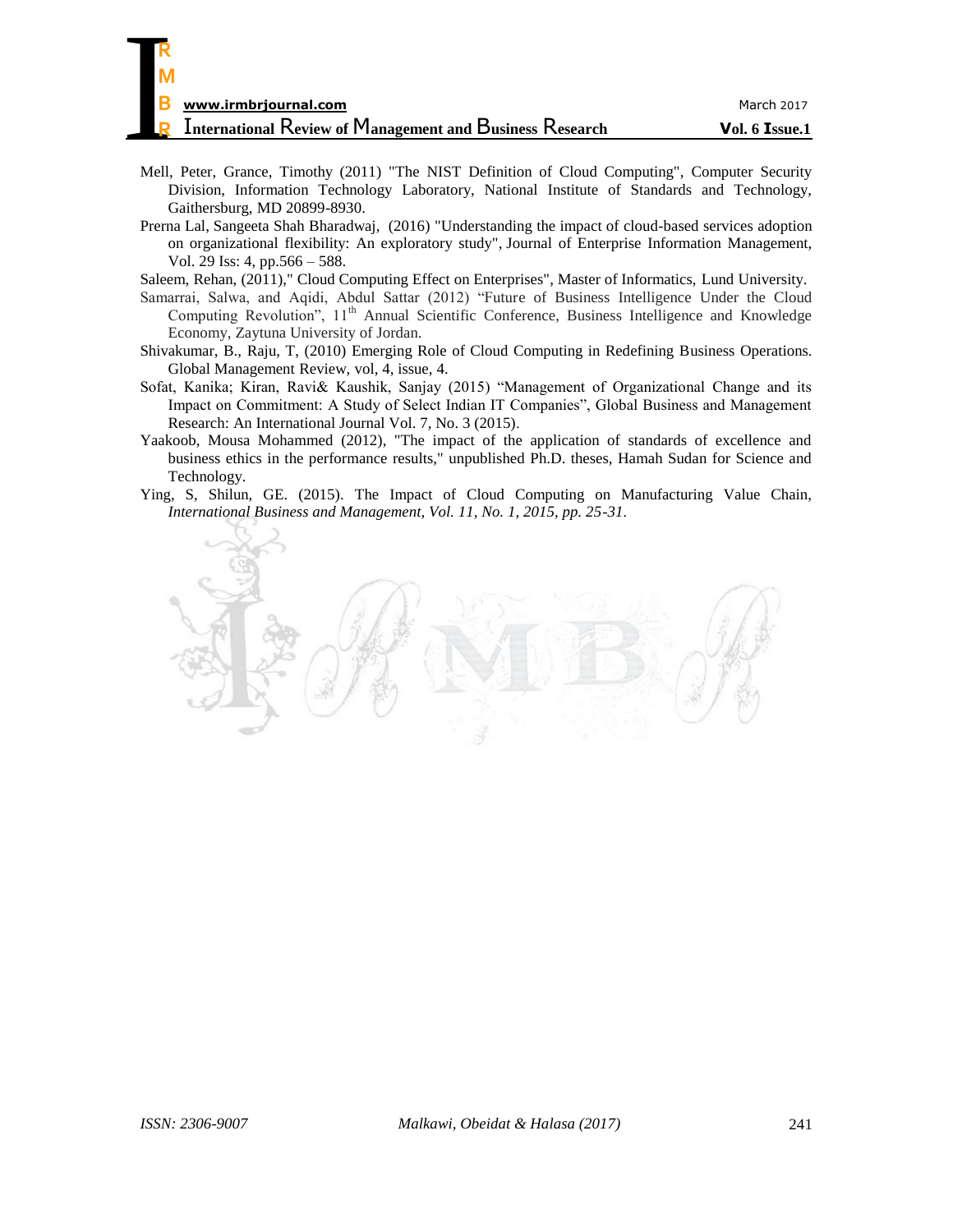

# **Appendix**

| No.                      | Paragraph                                                                                          | Average | Stnd.<br>Deviation | level |
|--------------------------|----------------------------------------------------------------------------------------------------|---------|--------------------|-------|
| 1                        | Cloud computing Facilitating access to software                                                    | 4.46    | 0.62               | high  |
| $\sqrt{2}$               | Cloud computing platform allows the company to provide various<br>applications                     | 4.38    | 0.48               | high  |
| 3                        | Cloud computing provides adequate information to customers                                         | 4.32    | 0.76               | high  |
| $\overline{4}$           | Cloud computing provide enough storage for data                                                    | 4.28    | 0.84               | high  |
| 5                        | Cloud computing provides extensive services to its customers                                       | 4.21    | 0.72               | high  |
| 6                        | Working to provide advanced technology and sufficient equipment                                    | 4.13    | 0.77               | high  |
| $\tau$                   | Cloud computing works to provide effective communication<br>networks                               | 4.00    | 0.90               | high  |
|                          | infrastructure for the company and provide adequate storage space                                  | 4.30    |                    | high  |
| 1                        | Systems upon which cloud computing has a high reliability and<br>precision                         | 4.13    | 0.77               | high  |
| $\sqrt{2}$               | The use of cloud computing ensures not deny service from the other<br>party                        | 4.10    | 0.79               | high  |
| 3                        | Using cloud computing is credible                                                                  | 4.00    | 1.20               | high  |
| $\overline{4}$           | Cloud computing reserve customer privacy                                                           | 3.90    | 1.1                | high  |
| 5                        | Cloud computing works to save the information safely and<br>effectively                            | 3.84    | 0.92               | high  |
|                          | security (integrity, confidentiality, reliability, availability)                                   | 4.00    |                    | high  |
| 1                        | The use of cloud computing reduces costs and reduces manpower                                      | 4.32    | 0.85               | high  |
| $\overline{2}$           | Information provided through the cloud available at any time and<br>any where                      | 4.10    | 0.80               | high  |
| 3                        | Cloud computing enable the completion of a greater number of<br>transactions                       | 4.12    | 0.77               | high  |
| $\overline{\mathcal{A}}$ | Cloud computing allows more knowledge and information                                              | 4.05    | 0.76               | high  |
| 5                        | Using cloud computing save time and effort                                                         | 4.10    | 0.89               | high  |
| $\epsilon$               | Cloud computing is flexible and ease to use                                                        | 3.90    | 0.93               | high  |
| 7                        | Cloud computing available to all individuals in the company                                        | 3.76    | 0.98               | high  |
|                          | area of flexibility and ease of use                                                                | 3.88    |                    | high  |
|                          | <b>Cloud computing</b>                                                                             | 4.06    |                    | high  |
| 1                        | Cloud computing works to identify everything new                                                   | 4.26    | 0.87               | high  |
| 2                        | Cloud computing helps to organize the business quickly                                             | 4.14    | 0.82               | high  |
| $\mathfrak{Z}$           | Cloud computing facilitates environmental scanning of the company                                  | 4.05    | 0.86               | high  |
| 4                        | Using cloud computing facilitates strategic planning                                               | 3.97    | 1.20               | high  |
| 5                        | Cloud computing works to assist managers in planning                                               | 3.80    | 0.93               | high  |
| 6                        | Cloud computing controls the quality of work                                                       | 3.72    | 0.88               | high  |
|                          | strategic planning                                                                                 | 3.77    |                    | high  |
| 1                        | The use of cloud computing contributes to manage operations<br>effectively                         | 3.84    | 0.83               | high  |
| $\overline{2}$           | Cloud computing enables in providing applications and systems<br>serving operations in the company | 3.89    | 0.87               | high  |
| 3                        | Business organizations rely on cloud computing in managing<br>operations                           | 3.61    | 0.95               | high  |

# **Survey Questionnaire Items**